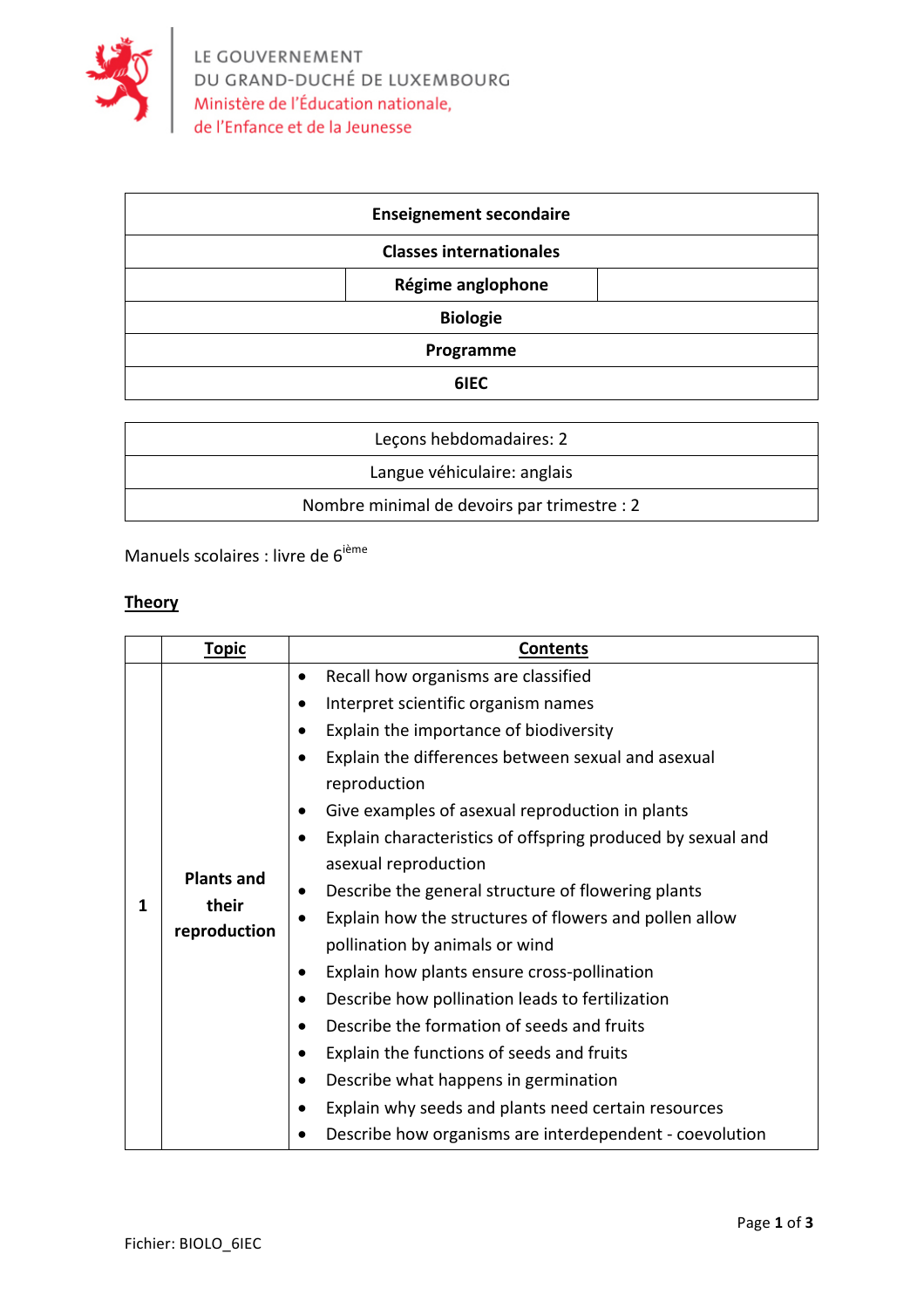

| <b>Classification</b><br>$\overline{\mathbf{2}}$ |                                              | Distinguish different invertebrate groups (insects, arachnids,<br>molluscs, annelids, crustaceans) and name their characteristic<br>features<br>Specify anatomy, physiology and the way of living of at least 2<br>$\bullet$<br>representative of the insects (one of which should be the honey<br>bee), 1 representative of molluscs and 1 other group<br>Use a dichotomous key                                                                                                                                                                                                                                                                                          |  |
|--------------------------------------------------|----------------------------------------------|---------------------------------------------------------------------------------------------------------------------------------------------------------------------------------------------------------------------------------------------------------------------------------------------------------------------------------------------------------------------------------------------------------------------------------------------------------------------------------------------------------------------------------------------------------------------------------------------------------------------------------------------------------------------------|--|
| 3                                                | <b>Food and</b><br>nutrition                 | Distinguish the different types of nutrients (simple<br>$\bullet$<br>representation) and their corresponding functions in our body<br>Describe the impact of physical activity, age and gender on<br>energy needs<br>Describe the benefits of a balanced diet<br>Explain how different types of malnutrition are caused and<br>$\bullet$<br>their effects<br>Name the parts of the digestive system and their functions<br>Explain why enzymes and bacteria are useful for digestion<br>(simple representation of enzymes)<br>Explain how diffusion enables absorption by the small intestine                                                                             |  |
|                                                  |                                              | Applications:<br>- Interpret nutrition information labels                                                                                                                                                                                                                                                                                                                                                                                                                                                                                                                                                                                                                 |  |
|                                                  |                                              | -Importance of surface area in digestion and absorption                                                                                                                                                                                                                                                                                                                                                                                                                                                                                                                                                                                                                   |  |
| 4                                                | <b>Breathing and</b><br>respiration          | Explain what happens in aerobic respiration<br>٠<br>Explain how to detect aerobic respiration (limewater, hydrogen<br>$\bullet$<br>carbonate indicator)<br>Describe the anatomy of the human respiratory system<br>٠<br>Describe how gas exchange occurs in different organisms<br>Describe the functions of the organs in the gas exchange<br>system<br>Explain how the structure of the lungs allows efficient gas<br>exchange<br>Describe the effects of exercise on ventilation and heart beat<br>rates<br>Describe the transport of oxygen and waste products in the<br>blood<br>Describe the causes and explain the effects of reduced oxygen<br>supply on the body |  |
|                                                  | Application: Cause and effect of lung cancer |                                                                                                                                                                                                                                                                                                                                                                                                                                                                                                                                                                                                                                                                           |  |